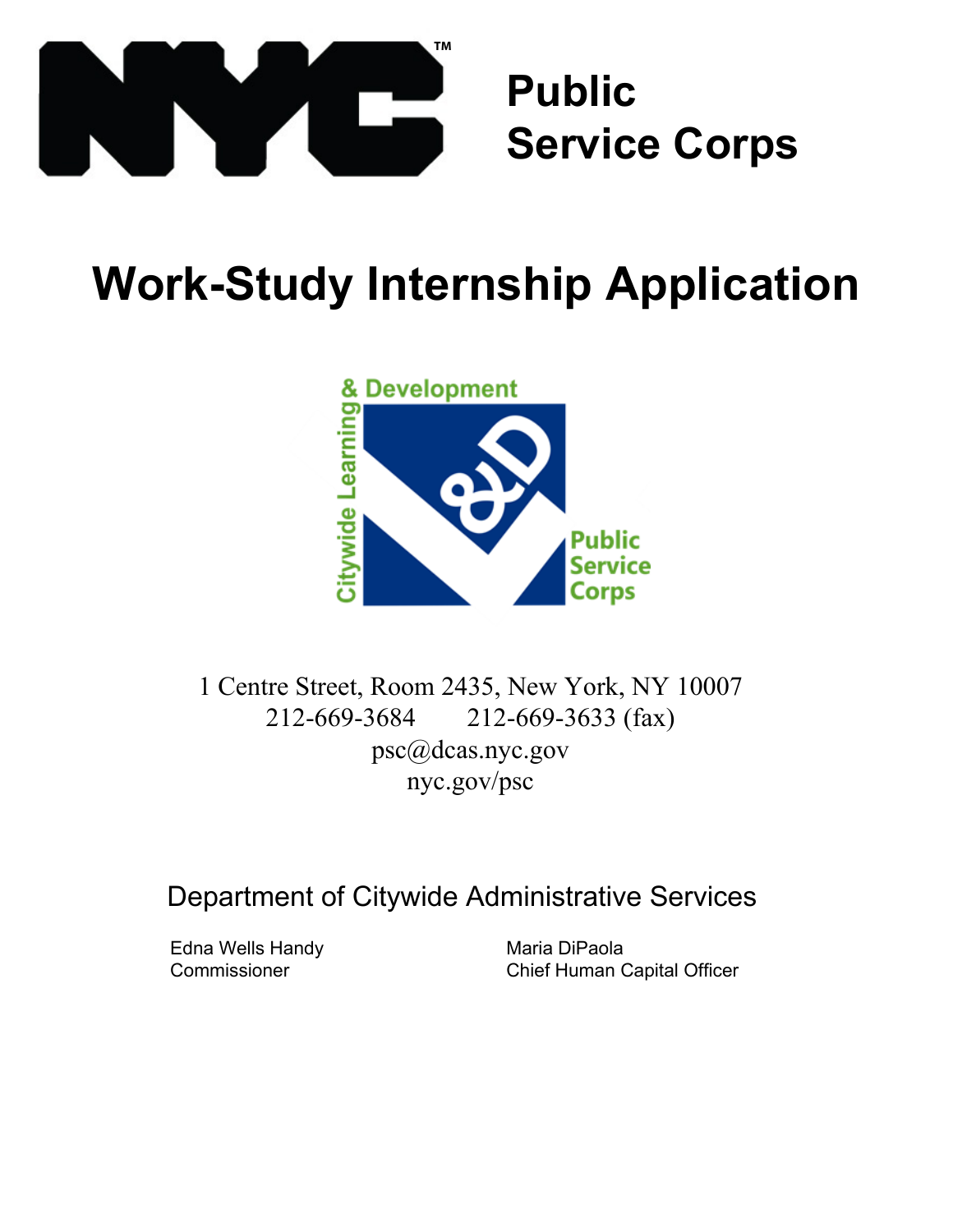| <b>CODE</b>     | <b>INTERNSHIP CATEGORIES</b>                                                                                                                                                                                                                                                                                                                                              |
|-----------------|---------------------------------------------------------------------------------------------------------------------------------------------------------------------------------------------------------------------------------------------------------------------------------------------------------------------------------------------------------------------------|
| A01             | <b>RESEARCH INTERN</b> - assists in obtaining and evaluating data for various projects, investigations, studies and surveys.<br>Sound writing skills and ability to manipulate data and statistics preferred.                                                                                                                                                             |
| A02             | <b>CLERICAL INTERN</b> - types, files, answers phones and performs other clerical related functions. Education courses preferred.                                                                                                                                                                                                                                         |
| A03             | ACCOUNTING INTERN - examines books and records of financial operations; may include payroll and auditing functions.<br>Knowledge of business math and accounting preferred.                                                                                                                                                                                               |
| A04             | <b>PERSONNEL ASSISTANT</b> - assists human resources department personnel in interviewing candidates, making phone inquiries<br>for references and surveys, report writing, record keeping, and related administrative functions.                                                                                                                                         |
| A05             | LEGAL ASSISTANT (undergraduate) - performs legal research, report writing, and related clerical functions in a law related<br>agency or bureau (limited number of positions available).                                                                                                                                                                                   |
| A06             | LEGAL ASSISTANT (law school students) - assists attorneys in legal research and report writing. Acting as court liaison and<br>handling other related activities (e.g., criminal, community, or labor relations).                                                                                                                                                         |
| A08             | <b>ADMINISTRATIVE INTERN</b> - performs a variety of responsibilities related to the management of the daily operations of an<br>agency; including, but not limited to, preparation of correspondence and reports, liaison activities, typing, filing, answering<br>phones, and other related clerical duties. Scope of responsibility is dependent upon work experience. |
| <b>B03</b>      | <b>EDUCATIONAL TUTOR</b> - under supervision, tutors children in day care centers, schools, and libraries to enhance<br>academic skills.                                                                                                                                                                                                                                  |
| <b>B04</b>      | <b>CASEWORKER ASSISTANT</b> - assists in interviewing and counseling individuals, maintaining records in hospitals or other<br>social service settings. Field work may be involved (limited number of positions available).                                                                                                                                               |
| C <sub>02</sub> | <b>GRAPHIC ARTS INTERN</b> - assists in design, layout, photography, and other related technical areas. Specific skills,<br>experience, or related course work required (limited number of positions available).                                                                                                                                                          |
| C <sub>03</sub> | JOURNALISM/PUBLIC INFORMATION INTERN - works on city publications, agency newsletters, press releases, etc.<br>Some experience or related course work preferred (limited number of positions available).                                                                                                                                                                  |
| D <sub>02</sub> | <b>HOSPITAL STAFF INTERN</b> - internships may be clerical or patient-contact oriented. Work performed in areas of admitting,<br>emergency room, pharmacy, dietary services, and other related areas. Ideal for nursing or pre-med majors.                                                                                                                                |
| <b>D03</b>      | <b>INFORMATION PROCESSING AND COMPUTER INTERN</b> - works on projects and operations utilizing data processing<br>equipment and advanced software. Information processing, computer science courses and/or work experience required.                                                                                                                                      |
| <b>D04</b>      | <b>ARCHITECTURE AND DRAFTING INTERN</b> - works on design, research, and operational projects relating to architectural<br>design, building construction, and infrastructure projects. AutoCAD, drafting and/or architectural courses required<br>(limited number of positions available).                                                                                |
| <b>D05</b>      | <b>ENGINEERING INTERN</b> - works with engineers on designing buildings, infrastructure, and related projects.<br>Engineering and/or advanced mathematics courses required (limited number of positions available).                                                                                                                                                       |
| <b>D06</b>      | LIBRARY INTERN - assists in cataloging and shelving books, setting up displays and exhibits.<br>Courses in library science preferred but not required (limited number of positions available).                                                                                                                                                                            |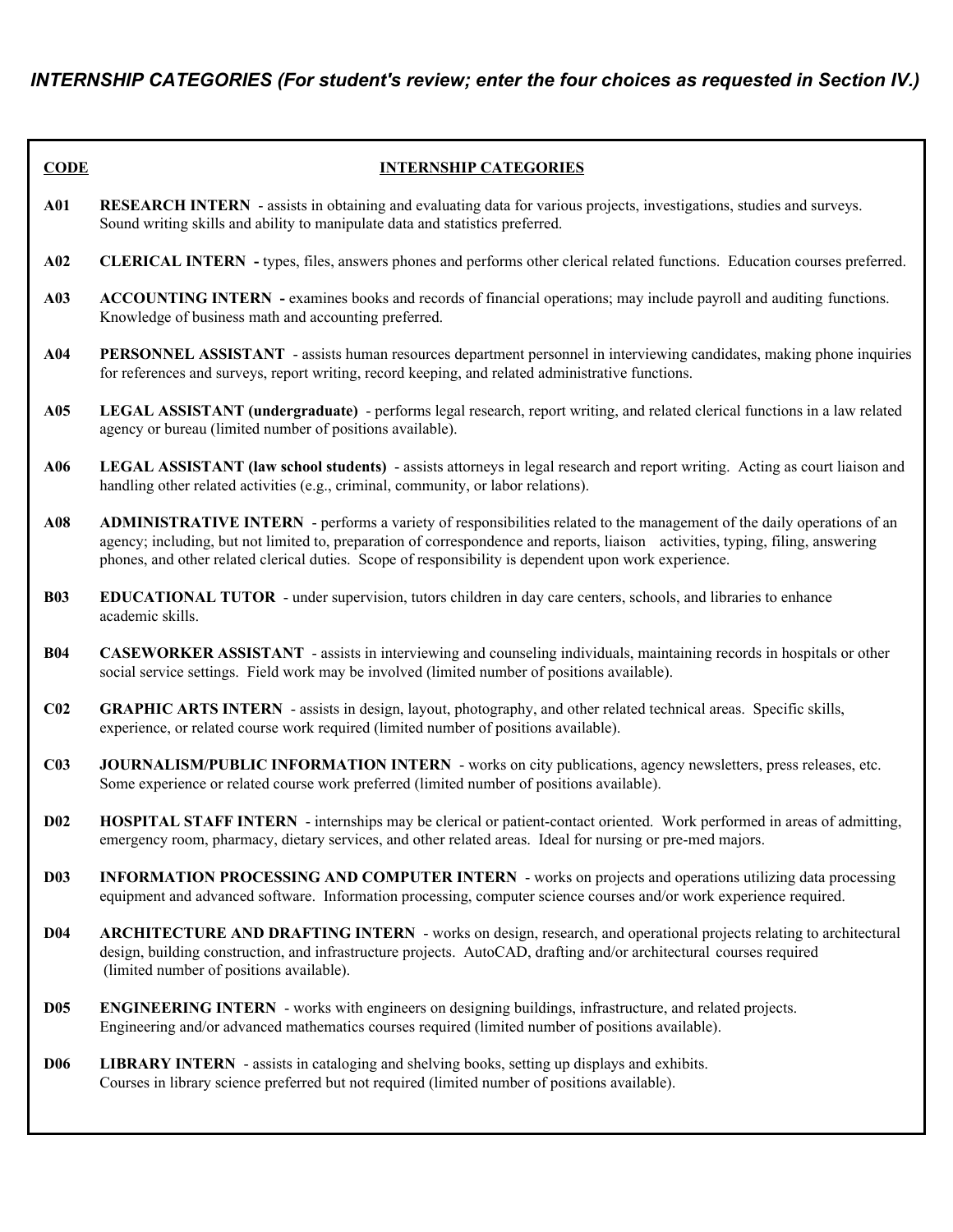# **PLEASE SUBMIT RESUME WITH APPLICATION**

## *I. PERSONAL INFORMATION (To be completed by student)*

| <b>Name</b>                                     | Last<br>Name         |                                  | First<br>Name                  |                                  | Middle<br>Initial | Social Security #<br>(Last 4 digits only) |                                   |
|-------------------------------------------------|----------------------|----------------------------------|--------------------------------|----------------------------------|-------------------|-------------------------------------------|-----------------------------------|
| <b>Mailing Address</b>                          | Street               |                                  |                                | Apt.                             |                   | Birthdate Optional<br>(M/D/YYYY)          |                                   |
|                                                 | City                 |                                  | State                          | Zip<br>Code                      |                   | Primary Phone<br>(area code $+ \#$ )      |                                   |
| <b>Personal Email</b>                           | Personal<br>Email    |                                  |                                |                                  |                   | Cell Phone<br>(area code $+ \#$ )         |                                   |
| <b>Student Email</b><br><b>Issued by School</b> | Student<br>Email     |                                  |                                |                                  |                   |                                           |                                   |
| <b>Emergency Contact</b>                        | Last<br>Name         |                                  | First<br>Name                  |                                  | Middle<br>Initial | Relationship                              |                                   |
| <b>Information</b>                              | Street<br>Address    |                                  |                                | City                             | State             | Zip<br>Code                               |                                   |
|                                                 |                      |                                  |                                | White (not of Hispanic origin)   |                   | Asian or Pacific Islander                 |                                   |
|                                                 | Male<br>Female       | <b>Ethnicity/Race</b>            | Black (not of Hispanic origin) |                                  |                   |                                           | American Indian or Native Alaskan |
| <b>Gender (Optional)</b>                        |                      | (Optional)                       | Hispanic                       |                                  | Other             |                                           |                                   |
|                                                 |                      |                                  |                                | Other                            |                   | Description                               |                                   |
|                                                 | <br>$\sum_{n=1}^{n}$ | 111F <sub>0</sub> F <sub>1</sub> |                                | TION /To be completed by student |                   |                                           |                                   |

## *II. SCHOOL INFORMATION (To be completed by student)*

| Name of school presently attending     |                                           |  |
|----------------------------------------|-------------------------------------------|--|
| Degree Sought (e.g., A.A., B.A., B.S.) | Expected date of graduation<br>(MM/YYYYY) |  |
| Major                                  | GPA (optional)                            |  |

### *III. SCHOOL ACKNOWLEDGEMENT (To be completed by authorized representative)*

I, the duly authorized Federal Work-Study Coordinator of the School named on this application, hereby authorize the employment of the above applicant by the NYC Public Service Corps (PSC) under the terms of the Agreement entered into between said School and the City of New York for the conduct of a work-study program under the Federal Work-Study Program. I hereby certify that said School will provide that portion of the applicant's compensation, as provided in said Agreement and as indicated below, and that the applicant has been informed of the obligations and limitations of his/her internship under the work-study program.

#### **I understand that the student cannot begin to work until he/she has received an Intern Assignment Form from PSC.**

| <b>TERMS OF INTERNSHIP</b>                                       |                  |                     |                                                 |                                                   |
|------------------------------------------------------------------|------------------|---------------------|-------------------------------------------------|---------------------------------------------------|
| College Status:<br>  Freshman<br>(Check one)<br>$\Box$ Sophomore | Junior<br>Senior | Graduate<br>Student |                                                 | (Print name of university, school, or law school) |
| Rate of pay/hour:<br>\$<br>Work-Study grant:<br>\$               |                  |                     |                                                 | (Print name of authorized school representative)  |
|                                                                  |                  |                     | (Signature of authorized school representative) |                                                   |
|                                                                  | Summer           | Acad. Yr.           |                                                 |                                                   |
| Maximum hours/week:                                              |                  |                     | (Phone $#$ )                                    | $(Fax \#)$                                        |
| Work dates - - from:                                             |                  |                     | (Email)                                         |                                                   |
| to:                                                              |                  |                     |                                                 |                                                   |
| For PSC office use only:                                         |                  | College Code:       |                                                 | Intern #:                                         |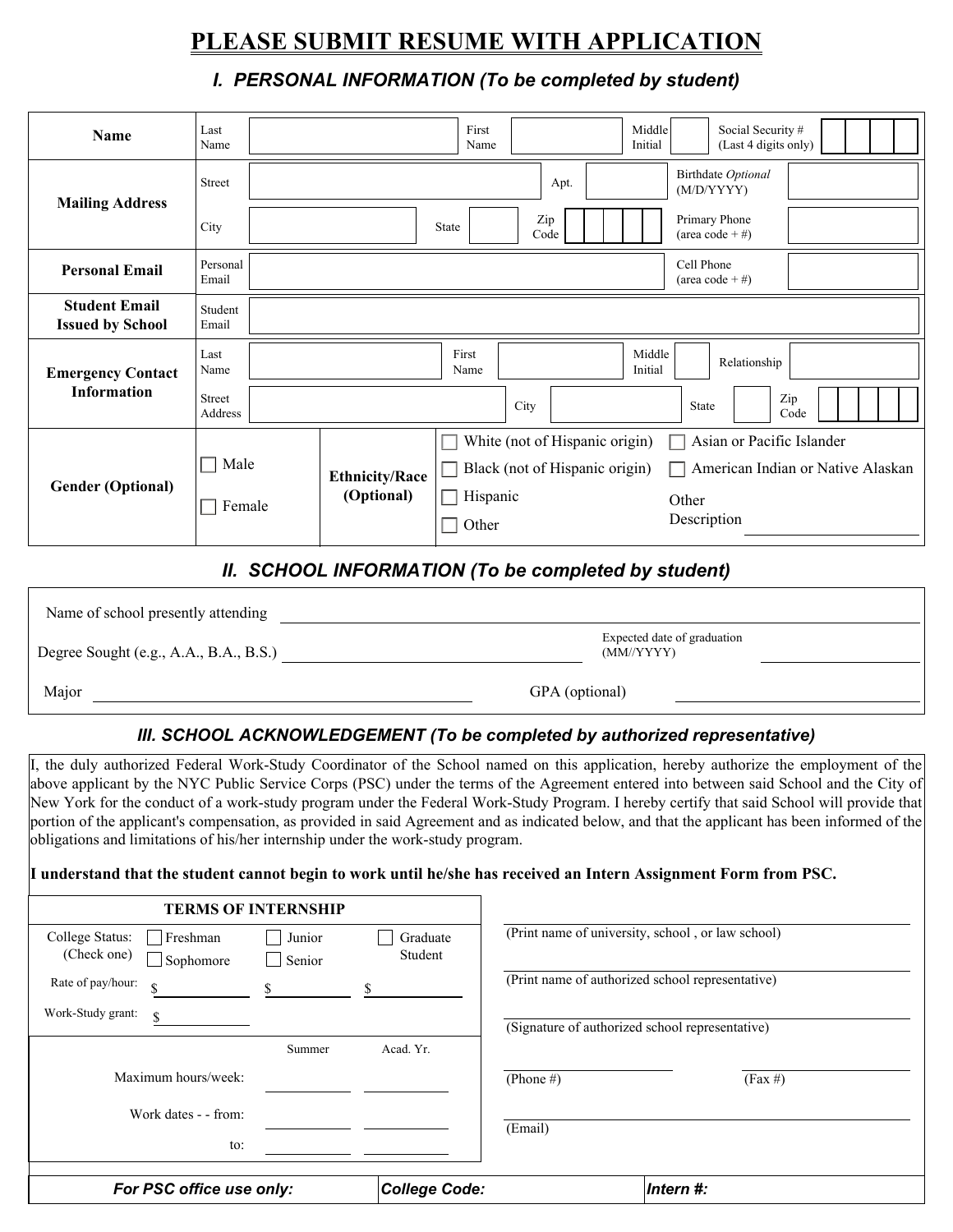# *IV. INTERNSHIP INFORMATION (To be completed by student)*

|                                            |                                                 |                      |             | IV. INTERNSHIP INFORMATION (TO DE COMPIETED DY STUDENT)                                                                                |                            |                                        |                      |                          |             |                  |    |      |        |
|--------------------------------------------|-------------------------------------------------|----------------------|-------------|----------------------------------------------------------------------------------------------------------------------------------------|----------------------------|----------------------------------------|----------------------|--------------------------|-------------|------------------|----|------|--------|
| In which borough would you prefer to work? |                                                 |                      |             |                                                                                                                                        | 1st choice:<br>2nd choice: |                                        |                      |                          |             |                  |    |      |        |
|                                            |                                                 |                      |             | Review internship categories listed at the beginning of the application; select four (4) choices in order of preference; and enter the |                            |                                        |                      |                          |             |                  |    |      |        |
|                                            | respective codes below (e.g., A03, D02, etc.).  |                      |             |                                                                                                                                        |                            |                                        |                      |                          |             |                  |    |      |        |
|                                            |                                                 |                      |             |                                                                                                                                        |                            |                                        |                      |                          |             |                  |    |      |        |
| 1st choice:                                |                                                 | $\blacktriangledown$ | 2nd choice: |                                                                                                                                        | $\mathbf{r}$               | 3rd choice:                            |                      | $\vert \mathbf{v} \vert$ | 4th choice: |                  |    |      |        |
|                                            | Which is more important in your placement?      |                      |             |                                                                                                                                        | ◯                          | Being placed in one of my job choices. |                      |                          |             |                  |    |      |        |
|                                            |                                                 |                      |             |                                                                                                                                        |                            | Convenience of location.               |                      |                          |             |                  |    |      |        |
|                                            |                                                 |                      |             |                                                                                                                                        |                            |                                        |                      |                          |             |                  |    |      |        |
|                                            |                                                 |                      |             | Please indicate the hours available for work. We have very few positions with evening or weekend hours.                                |                            |                                        |                      |                          |             |                  |    |      |        |
|                                            | Monday                                          |                      | Tuesday     | Wednesday                                                                                                                              |                            |                                        | Thursday             |                          | Friday      | Saturday         |    |      | Sunday |
| From                                       | To                                              | From                 | To          | From                                                                                                                                   | To                         | From                                   | To                   | From                     | To          | From             | To | From | To     |
|                                            |                                                 |                      |             |                                                                                                                                        |                            |                                        |                      |                          |             |                  |    |      |        |
|                                            | Please indicate software programs you know:     |                      |             |                                                                                                                                        |                            |                                        |                      |                          |             |                  |    |      |        |
|                                            |                                                 |                      |             |                                                                                                                                        |                            |                                        |                      |                          |             |                  |    |      |        |
|                                            | Microsoft Word                                  |                      |             | Microsoft Excel                                                                                                                        |                            |                                        | Microsoft PowerPoint |                          |             | Microsoft Access |    |      |        |
|                                            | Windows XP/Vista/7                              |                      |             | Others (please specify):                                                                                                               |                            |                                        |                      |                          |             |                  |    |      |        |
|                                            | Indicate languages you speak and read fluently: |                      |             |                                                                                                                                        |                            |                                        |                      |                          |             |                  |    |      |        |
|                                            |                                                 |                      |             |                                                                                                                                        |                            |                                        |                      |                          |             |                  |    |      |        |
|                                            |                                                 |                      |             | Indicate skills which may be useful in placing you:                                                                                    |                            |                                        |                      |                          |             |                  |    |      |        |
|                                            |                                                 |                      |             |                                                                                                                                        |                            |                                        |                      |                          |             |                  |    |      |        |
|                                            |                                                 |                      |             |                                                                                                                                        |                            |                                        |                      |                          |             |                  |    |      |        |
|                                            | Extra-curricular activities/hobbies/sports:     |                      |             |                                                                                                                                        |                            |                                        |                      |                          |             |                  |    |      |        |
|                                            |                                                 |                      |             |                                                                                                                                        |                            |                                        |                      |                          |             |                  |    |      |        |
|                                            |                                                 |                      |             |                                                                                                                                        |                            |                                        |                      |                          |             |                  |    |      |        |
|                                            | Future career plans:                            |                      |             |                                                                                                                                        |                            |                                        |                      |                          |             |                  |    |      |        |
|                                            |                                                 |                      |             |                                                                                                                                        |                            |                                        |                      |                          |             |                  |    |      |        |
|                                            |                                                 |                      |             |                                                                                                                                        |                            |                                        |                      |                          |             |                  |    |      |        |
|                                            |                                                 |                      |             | Please provide any additional information that would be helpful in selecting an assignment:                                            |                            |                                        |                      |                          |             |                  |    |      |        |
|                                            |                                                 |                      |             |                                                                                                                                        |                            |                                        |                      |                          |             |                  |    |      |        |
|                                            |                                                 |                      |             |                                                                                                                                        |                            |                                        |                      |                          |             |                  |    |      |        |
|                                            |                                                 |                      |             |                                                                                                                                        |                            |                                        |                      |                          |             |                  |    |      |        |

# *V. PREVIOUS INTERNSHIP INFORMATION (To be completed by student)*

| Have you been a PSC intern before? $\bigcirc$ Yes $\bigcirc$ No                                                                                                         | If yes, please $\bigcirc$ Summer $\bigcirc$ Academic<br>select:<br>Most recent year<br>(YYYY): |  |  |  |  |  |  |
|-------------------------------------------------------------------------------------------------------------------------------------------------------------------------|------------------------------------------------------------------------------------------------|--|--|--|--|--|--|
| Special Request - applies only to students who have previously worked as a PSC intern. Complete this section only if you wish to return to<br>vour previous assignment. |                                                                                                |  |  |  |  |  |  |
| Agency                                                                                                                                                                  | Center or unit:                                                                                |  |  |  |  |  |  |
| Address of Center:                                                                                                                                                      |                                                                                                |  |  |  |  |  |  |
| Supervisor Name                                                                                                                                                         | Supervisor Phone<br>(area code + #)                                                            |  |  |  |  |  |  |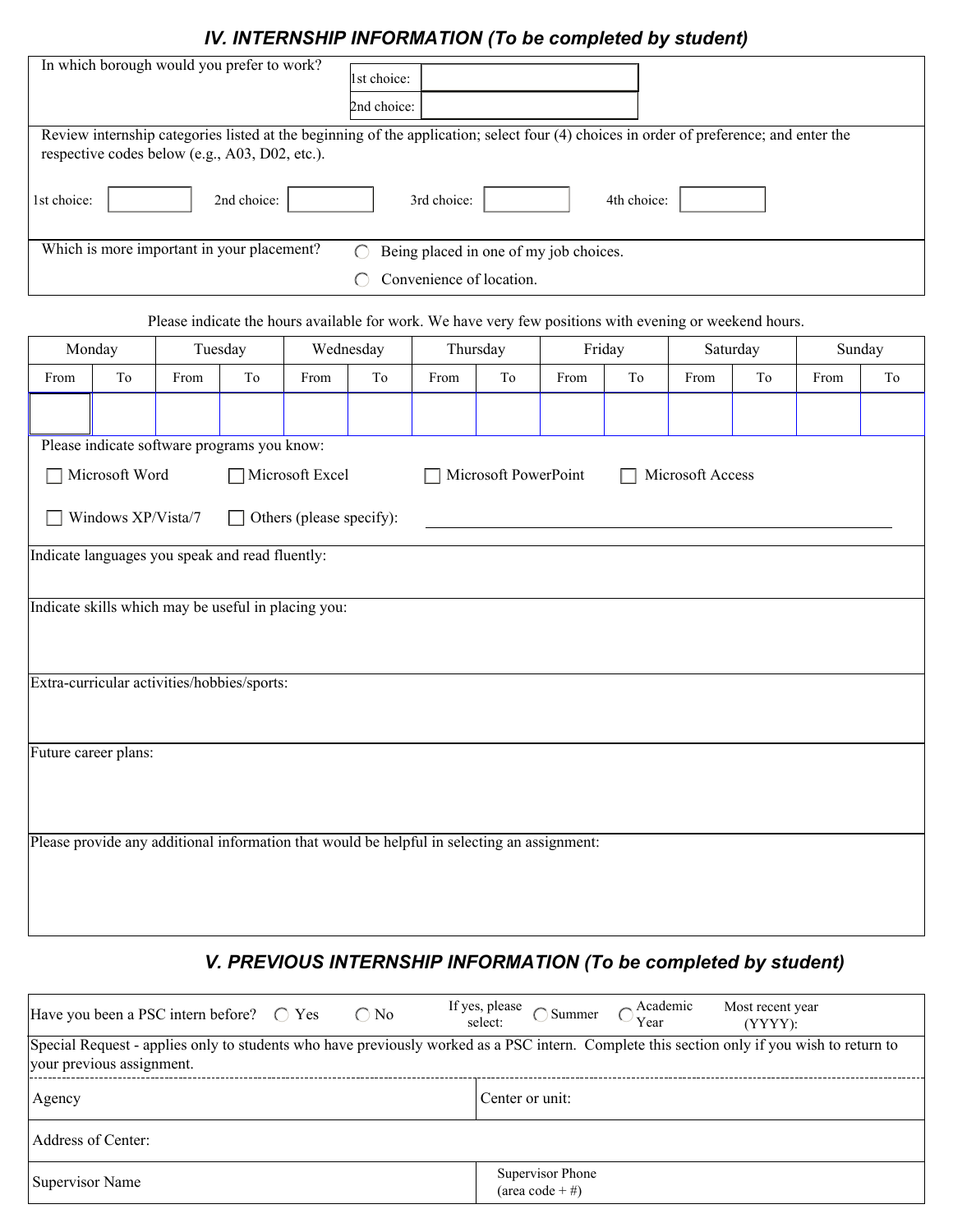## *STUDENT WORK EXPERIENCE (To be completed by student; please give a brief description of previous VI. work and/or volunteer positions starting with the most recent, BUT YOU MUST ALSO SUBMIT A RESUME)*

| From<br>(MM/YYYY) | To<br>(MM/YYYY) | Name of organization and address | Position held and specific duties |
|-------------------|-----------------|----------------------------------|-----------------------------------|
|                   |                 |                                  |                                   |
|                   |                 |                                  |                                   |

# *VII. STUDENT STATEMENT (To be completed by student)*

Through an internship with the NYC Public Service Corps you will be providing important services to your community, while at the same time helping to build your own career opportunities. As precisely as possible, please indicate the type of internship experience you are seeking including specific workplace duties and functions. What do you hope to gain from your internship, and how do you think this will benefit your community?

# *VIII. STUDENT CERTIFICATION (To be completed by student)*

I, the applicant, hereby certify that I am enrolled, or accepted for enrollment, as a student at the school named, and have been certified by said school for participation in the NYC Public Service Corps under the Federal Work-Study Program of said school. I understand that I will receive compensation in such amounts and under such terms as provided under the agreement between my school and the City of New York, a copy of which is available for inspection at the NYC Public Service Corps office.

#### **I understand that any work performed in excess of the total earnings or hours or in contravention of the terms provided by the school in Section III and on my Intern Assignment Form will not be compensated either by the NYC Public Service Corps or my school, without prior written approval by the school.**

As a NYC Public Service Corps intern, I understand that I am an employee of the City of New York, and will be expected to perform my assignment in a mature and responsible manner, and will comply with the requirements of the assignment and the instructions of my supervisor. I understand that I may be removed from my assignment and from the NYC Public Service Corps if I do not perform my work in a proper manner or otherwise do not comply with the regulations of the NYC Public Service Corps.

I, the applicant, hereby certify that I have completed this application completely, accurately, and to the best of my ability. I understand that I will be terminated from the NYC Public Service Corps should it be verified that I have intentionally provided false or misleading information. I further understand that I cannot begin work until I have received full clearance from the NYC Public Service Corps staff, which includes my returning the Intern Assignment Form with all required signatures.

Signature Date  $\Box$